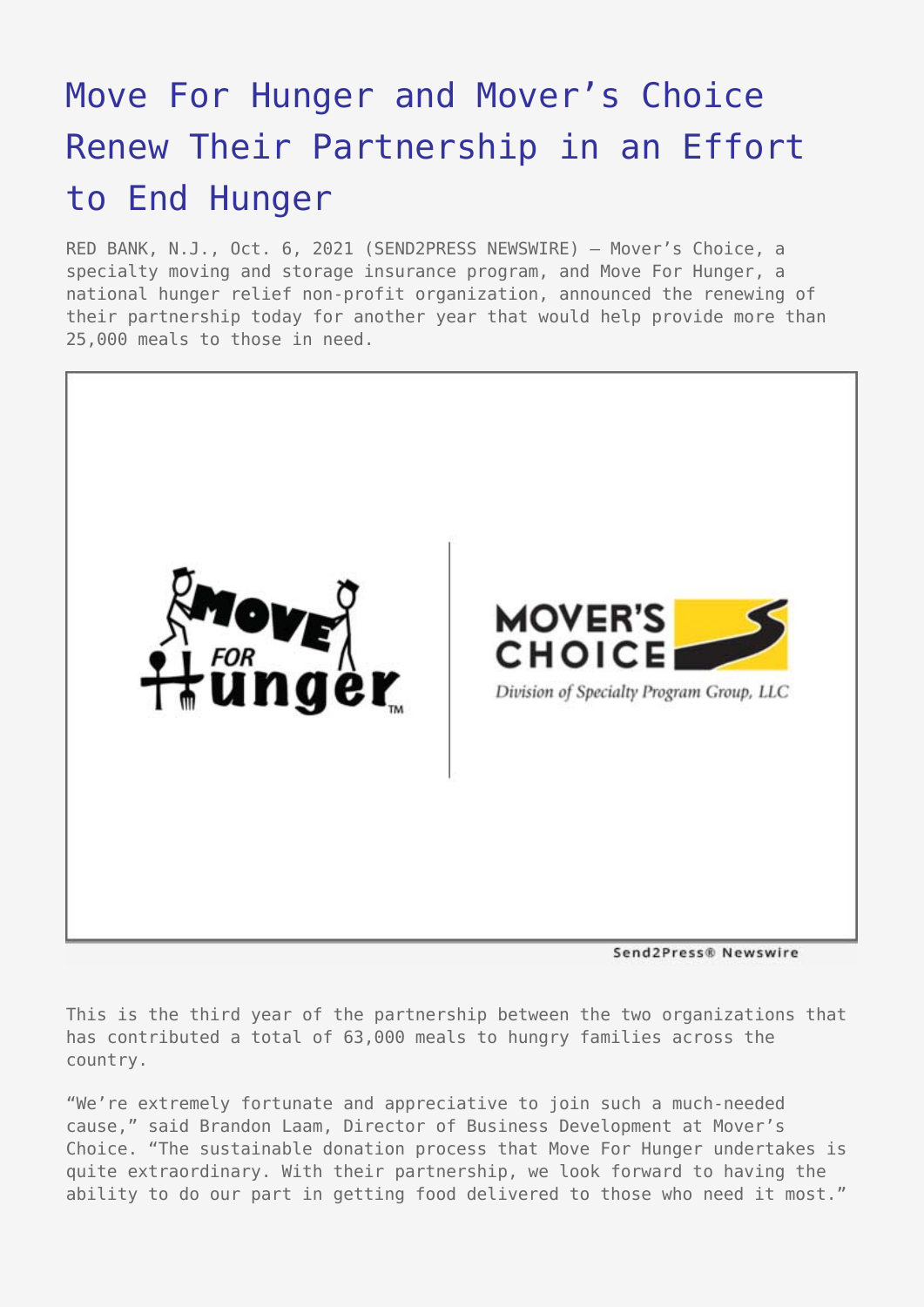Mover's Choice has been a trusted partner of the moving and storage industry for over 25 years. Their specially designed insurance products and solutions support many van lines and individual movers in the Move For Hunger network.

Thanks to partnerships like the one with Mover's Choice, Move For Hunger continues to increase its impact in the United States and Canada. Just last month, Move For Hunger announced that it had helped feed 20 million people – half of which coming in the last three years alone.

Since its founding in 2009, Move For Hunger has made a sustainable way for people to donate food. They've partnered with 1,000+ movers in all fifty states and Canada to ask the simple question, "Would you like to donate your food when you move?" The organization has since expanded its scope to include organizing community food drives, rescuing unused food from events like marathons and festivals, and the recent launch of its new fresh food program which collects perishable food from farms and other sources and distributes it to local food banks.

All of these initiatives are vital in solving the hunger crisis that touches every state and county in the United States. There are 42 million hungry Americans including 1 in 6 kids that are considered food insecure. In California, the home of Mover's Choice, over 4 million people are unsure of where their next meal is coming from.

"Mover's Choice has been a close partner of ours for multiple years and we very much appreciate their continued support," said Adam Lowy, Executive Director and Founder of Move For Hunger. "We're trying to mobilize an entire industry—from the movers to all the companies that support the movers—to rally around the same cause. With our continued partnership, we're one step closer to doing that and one step closer to ending hunger."

## **About Move For Hunger**

Move For Hunger  $501(c)(3)$  is a national non-profit organization that has created a sustainable way to reduce food waste and fight hunger. We have mobilized the leaders of moving, relocation, and multi-family industries to provide their customers, clients, and residents with the opportunity to donate their food when they move. Members of Move For Hunger also organize community food drives, participate in awareness campaigns, and create employee engagement programs. For more information, or to find out how you can host your own food drive, visit <https://moveforhunger.org/>.

## **About Mover's Choice**

The Mover's Choice Program has been providing specially designed insurance products for the residential household goods moving and storage industry for over 28 years. We provide comprehensive coverage at competitive prices. Learn more at<http://www.moverschoiceinfo.com/>

## **MEDIA CONTACT:**

Jen Spears